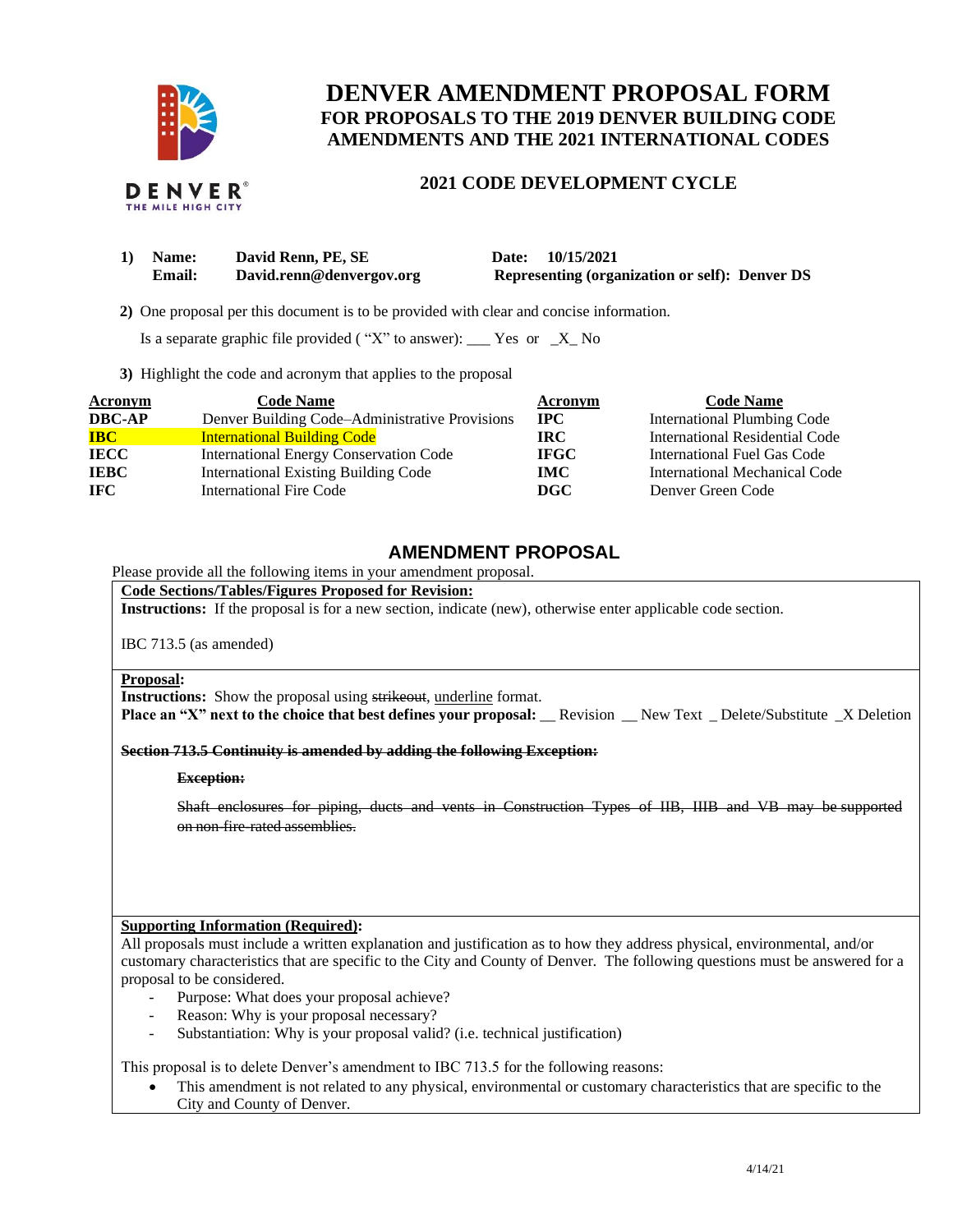- This amendment is less restrictive than the IBC for a fire safety provision (see discussion below), which is inconsistent with DBCA 104.9 that doesn't give the building official authority to grant modifications to the code where such modifications lessen any fire safety requirements.
- This amendment is inconsistent with other IBC sections creating enforcement and interpretation issues (see discussion below) below.

The current amendment adds an exception that allows shaft enclosures for piping, ducts and vents to be supported on non-firerated assemblies for construction types that don't have a required fire-resistance rating for building elements. The IBC requires shafts to be constructed with fire barriers that have supporting construction with at least the same fire-resistance rating as the fire barrier, regardless of construction type – this is required "to prevent the effectiveness of the assembly from being circumvented by a fire that threatens the support elements", per the IBC commentary. Shafts are intended to confine a fire to the floor of origin and prevent the fire from spreading to other levels through the shaft, so the use of the shaft (piping, ducts or vents in this case) is irrelevant - note that piping could include gas piping that could provide additional fuel to the fire and aid in the spread of fire. There is no justification for Denver's amendments to be less restrictive than the IBC and to reduce the requirements of a fire safety provision.

The wording in this amendment is inconsistent with the wording in IBC 707.5.1 for supporting construction, that this amendment is intended to be an exception to (IBC 713.5 requires compliance with 707.5). IBC 707.5.1 requires a fireresistance rating for "supporting construction" of fire barriers, which could be a floor or floor/ceiling assembly (and its supporting construction), or just beams and columns that directly support the fire barrier. The exception in this amendment is for support by "non-fire-rated assemblies", which implies support only by a floor or floor/ceiling assembly (and its supporting construction), so direct support on non-fire-rated beams and columns would not be allowed since these are not "assemblies".

IBC 713.11 includes an option for enclosing the bottom of shafts with construction having a fire-resistance rating not less than required for the shaft enclosure. This rated bottom enclosure is typically also the supporting construction of the shaft which is not required to be rated per Denver's amendment, which is inconsistent.

IBC 704.1 requires structural members to have a fire-resistance rating not less than the assemblies supported by the structural members and has an exception that references specific sections where this is not required or may be different for a specific condition; however, Section 713.5 (as amended) is not referenced, which is inconsistent and creates a conflict in the code.

IBC 713.9 requires joints in shaft enclosures to comply with IBC 715. For a head of wall fire barrier to floor joint, IBC 715 only includes provisions for joints installed between fire-resistance rated walls and floors and the fire-resistant joint systems required by IBC 715 are only tested between fire-resistance rated walls and floors. Denver's current amendment would allow a fire-resistance rated fire barrier to site on a non-rated floor which results in the head of wall joint for the fire barrier below to be between a rated wall and a non-rated floor – this leaves a condition that cannot comply with IBC 715 as required and is, therefore, not enforceable. If there are no enforceable joint requirements, this leaves an obvious failure point in the fire barrier which could lead to transfer of fire from one floor to another.

For the reasons above, it is proposed that Denver's current amendment to IBC 713.5 be deleted.

**Bibliography and Access to Materials** (as needed when substantiating material is associated with the amendment proposal):

None.

**Other Regulations Proposed to be Affected**

**\*For proposals to delete content from the 2019 Denver Green Code in conjunction with adding it to other mandatory Denver codes and/or regulations, only.**

Please identify which other mandatory codes or regulations are suggested to be updated (if any) to accept relocated content.

## **Referenced Standards:**

List any new referenced standards that are proposed to be referenced in the code.

None.